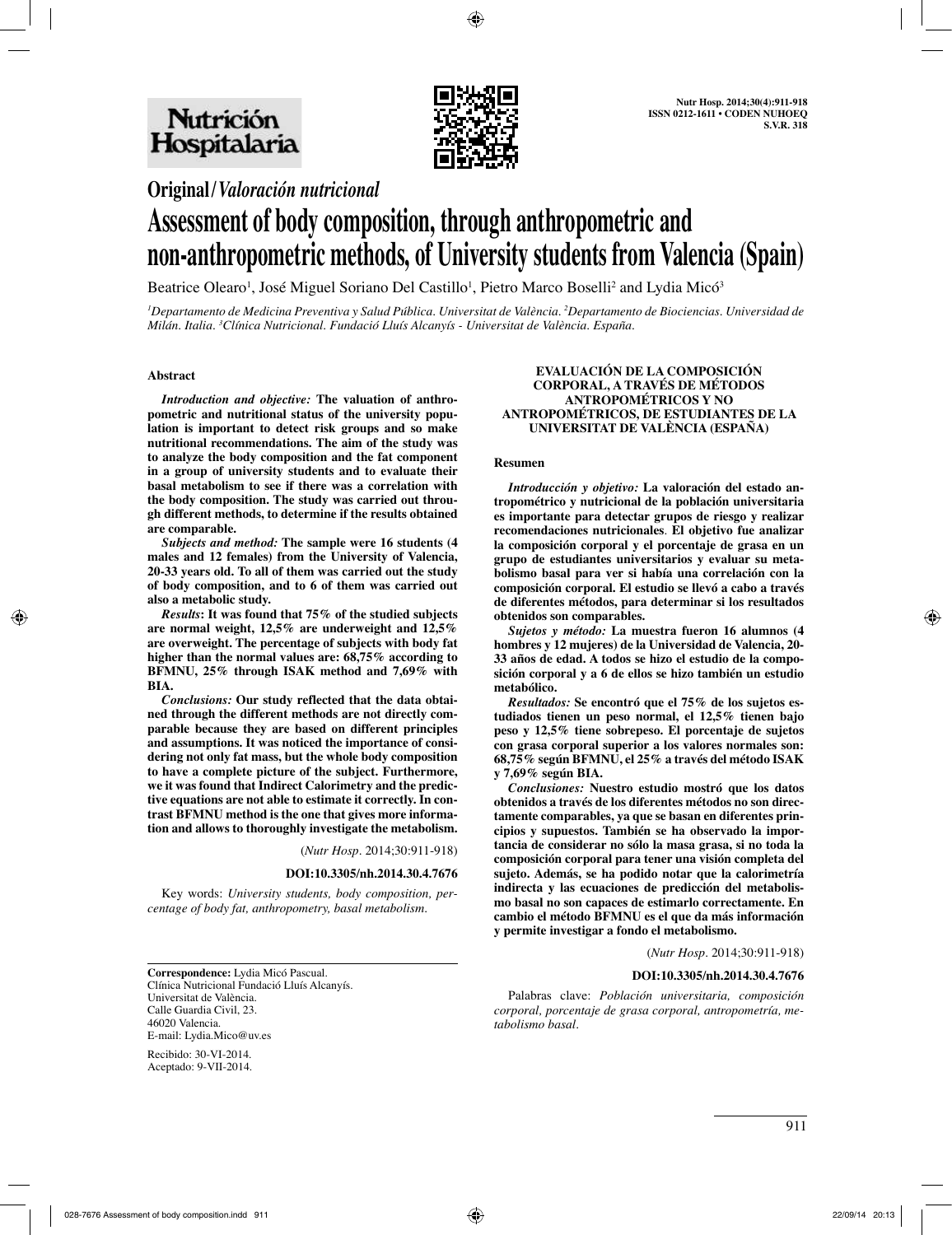# **Introduction**

Currently malnutrition, either deficient or excessive is one of the major public health problems<sup>1</sup>. Adolescence and young adulthood is a time of risky health behavior initiation and experimentation: poor nutrition, risky drinking, physical activity, smoking, that often become established in early adulthood<sup>2</sup>.

The valuation of anthropometric and nutritional status of the student population is an indicator of health status to detect risk groups with dietary deficiencies and excesses and so make nutritional recommendations with the goal of preventing mortalities barely controlling feeding behaviors3,4. Particularly in Spain remain poor eating habits and sedentary lifestyles among the student population5,6 and only globally evaluating body composition and nutrition of this population we can plan interventions.

Currently more than one and a half million students are enrolled at the Spanish University and 5% of them are foreign students; in particular Valencia University enrolled more than 160000 students and accommodates 1700 students participating in the Erasmus program7 . The students at the University of Valencia thus constitute a large and heterogeneous group, interesting to study. Previous studies on the students of the University of Valencia have revealed some imbalances in their diet<sup>8</sup>, and next to a poor diet it is added lacking physical activity and sedentary lifestyle. This certainly has an impact on the level of physical well-being; in particular, an unhealthy diet and a lack of physical activity can lead to an increase in body weight and specially of fat component.

Fat is a normal component of the human body that is stored in adipose tissue but the adverse health consequences of excess body fat are well documented and measurements of body fat are used in medical research as a marker of future risk.

Techniques of body composition assessment are nowadays an essential tool for the diagnosis of malnutrition and especially for the assessment of obesity, as this is defined not as a overweight, but as abnormal or excessive fat accumulation that may be injurious to health $l$ .

The techniques of analysis of body composition are varied and based on many different aspects, it is therefore necessary to determine whether the results obtained for each of them can be compared. It is also necessary to establish international criteria for diagnosing the nutritional status from estimators of body composition obtained by the different methods.

The aim of the study was to analyze the body composition and the fat component in a group of university students to assess their nutritional status. Furthermore, another objective was to evaluate their basal metabolism to see if there was a correlation with the body composition. The study was carried out through different methods among those currently available, with the purpose to determine if the results obtained are comparable between them.

# **Objective**

The aim of the study was to analyze the body composition and the fat component in a group of university students and to evaluate their basal metabolism to see if there was a correlation with the body composition. The study was carried out through different methods, to determine if the results obtained are comparable.

# **Subjects and method**

# *Study population*

A sample of 16 students from the University of Valencia, enrolled in different undergraduate courses of the university (campus of Burjassot, Tarongers and Blasco Ibáñez) was used; of them, 4 were males and 14 were females, aged between 20 and 33 years, and 10 were Spanish and 6 were foreign, participants in the Erasmus program. The study was realized during the academic year 2013-2014. To each participant was explained the nature and purpose of the study obtaining informed consent from all of them, according to the existing legislation $9$ 

The sample was divided into two groups: one of 10 people to which was carried out only the study of body composition, and the other one of 6 people to which, in addition to it, was carried out also a metabolic study.

# *Body composition assessment*

All subjects were measured by the same person and in the same environmental conditions. The study of body composition, was realized through three methods: BFMNU, ISAK that are anthropometric methods and BIA that is a no anthropometric method; all of them require the measurement of stature and body mass. For measuring stature was utilized a Stadiometer SECA 220 (SECA, Hamburg, Alemania) designed by the SECA (Sociedad Española de Calidad Asistencial) with precision of 1 mm.

 After was measured the body mass with a Body Composition Analyzer (BC 418) designed by Tanita<sup>10</sup>.

Then the study was carried out separately for the three methods, depending on the protocol of work provided.

# **BFMNU**

The method BFMNU (Biologia e Fisiologia Modellistica della Nutrizione Umana) was developed by Pietro Marco Boselli with the aim to propose an alternative method to the existing ones of planning nutritional intervention and has been patented in 1995; the patient, with its current features is the centre of the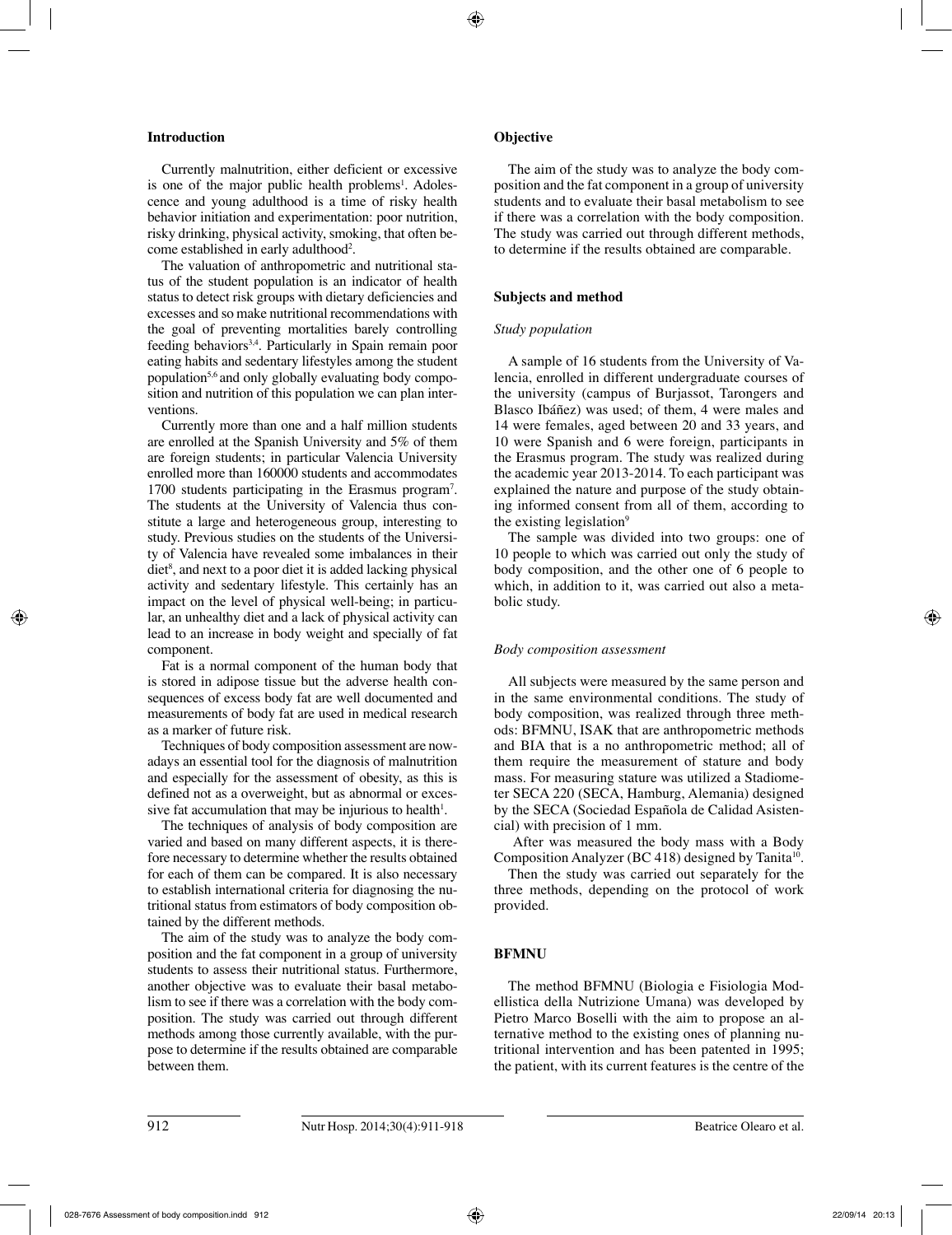analysis and the main purpose of the method is to optimize the health with a proper nutrition, that means to find the diet that is able to produce a combined change in body mass, its composition and the useful energy to the body to improve its performance. For this reason it must be known the composition of the body mass of departure (current) to orient the final result towards a stable state (goal), in which the body mass, its composition and the energy fall in the normal range or are to them more forthcoming. The perfect body composition is indicated in the literature<sup>11</sup> as:  $13,12\%$  of proteins, 10,25% of lipids and 0,528 of glucids.

To know the current body composition the method provide the measurements of circumferences and lengths $12$  and by starting from these measures can be calculated volume (V), surface (S) and pseudo thickness (Sp) of the body according to a geometric model based on the decomposition of the body in the different parts that constitute it, and considering these as geometric solids. From the data held (age, volume, surface and pseudo thickness), that describe the subject, then can be calculate the current body composition through the following formulas developed by  $Bose11i<sup>13</sup>$ 

**M**w**=-25,254+19,231\*e**- 0,781\* t **+43,096 \*S M**<sup>p</sup>  **= + 0,018 + 0,117 \* V M**l  **= -9,589+1,888 \* e**– 0,305 \* t**+4,326 \* Sp M**<sup>g</sup>  **= 0,003606 + 0,004539 \* V ;**

where  $M_{\mu}$ ,  $M_{\mu}$ ,  $M_{\mu}$  are the masses of water, protein, lipid and carbohydrate in the body, expressed in kg, t is the age in years, S is the body surface in  $m^2$ , V is the volume in dm3 and Sp is the pseudo thickness in cm.

All calculations were performed by a software specially designed and dedicated to the execution of the entire modeling method BFMNU, called DIES3, using the visual basic language.

In this way, knowing the total weight, can be traced to the percentages of the individual components.

# **ISAK**

Using procedures established by ISAK<sup>14</sup> anthropometric assessment was conducted through a experienced assessor (level II) by measuring skinfolds, girths, length and breadths. The data were entered into an Excel form developed by GREC belonging to FE-MEDE15 for ISAK which directly calculated percentages of fat with different formulas depending on the subject analyzed. For the sample was utilized the formula of Durnin-Womersley<sup>16</sup> with which is obtained the value of body density (BD):

# **BD=a–b\*log10(Tri Sk+Bic Sk+Sub Sk+Iliac Sk)**

where  $a=1,16131$  and  $b=0,0632$  in men 20-29 years old, a=1,1599 and b=0,0717 in women 20-39 years old and  $a=1,1423$  and  $b=0,0632$  in women 30-39 years old; Tri Sk is the triceps skinfold; Bic Sk is the biceps skinfold; Sub Sk is the subscapular skinfold; Iliac Sk is the iliac crest skinfold. Then the value obtained was utilized to calculate the percent of fat in the body (% FM) with the equation of  $Siri^{17}$ :

**% FM= (495/BD) – 450.**

# *Bioimpedance*

The third method used to detect the body composition, was Bioimpedance; was utilized a Scale (Tanita) BC-418<sup>10</sup>, Octopolar. The scale was set on the basis of height, age and sex of the subject and, after he had removed all metal objects and clothes not necessary<sup>18</sup>, the test was started. The estimate of the fat mass (FM) is done through the initial measurement of the volume of total body water (TBW)<sup>19</sup>.

# *Metabolic assessment*

The second part of our study was the evaluation of the basal metabolism rate through three methods, that are: BFMNU, BIA and Indirect Calorimetry.

# **BFMNU**

 Following the protocol of the method BFMNU, the six people who made up the sample filled in the food diary for three days, representative of their eating habits in recent months and note the volume of urine and stool weight.

In this way, having the current body composition and the percentage of nutrients of the present diet, the program can calculate the constant of metabolic speed by using the equation that solves the one-compartment model<sup>13</sup> for which the entry is represented by the mass of the food and the output is the metabolic consumption:  $K_m[h^{-1}] = -(1/24) \ln[M_b-M_a)/M_b],$ 

where  $M$  and  $M$ <sub>a</sub> are respectively body mass and mass of food in kg. Applying it to all the pairs of values of  $M_b$  and  $M_a$  ( $M_w$ ,  $M_p$ ,  $M_l$ ,  $M_c$ ,  $M_m$ ,  $M_e$ ) we calculate all the constants  $(K<sub>m</sub>$  of water, protein, lipids, carbohydrates, body mass and energy). The values of the current  $K_{\infty}$  can be compared with the normal ranges of the constants<sup>12</sup> to see in what condition is the functional status of the subject.

# *Bioimpedance*

The second method utilized was Bioimpedance (BIA); the Scale BC-418 calculates BMR with a formula developed by the manufacturer, based on their research, and works by multiple regressive analysis using FFM (Fate Free Mass).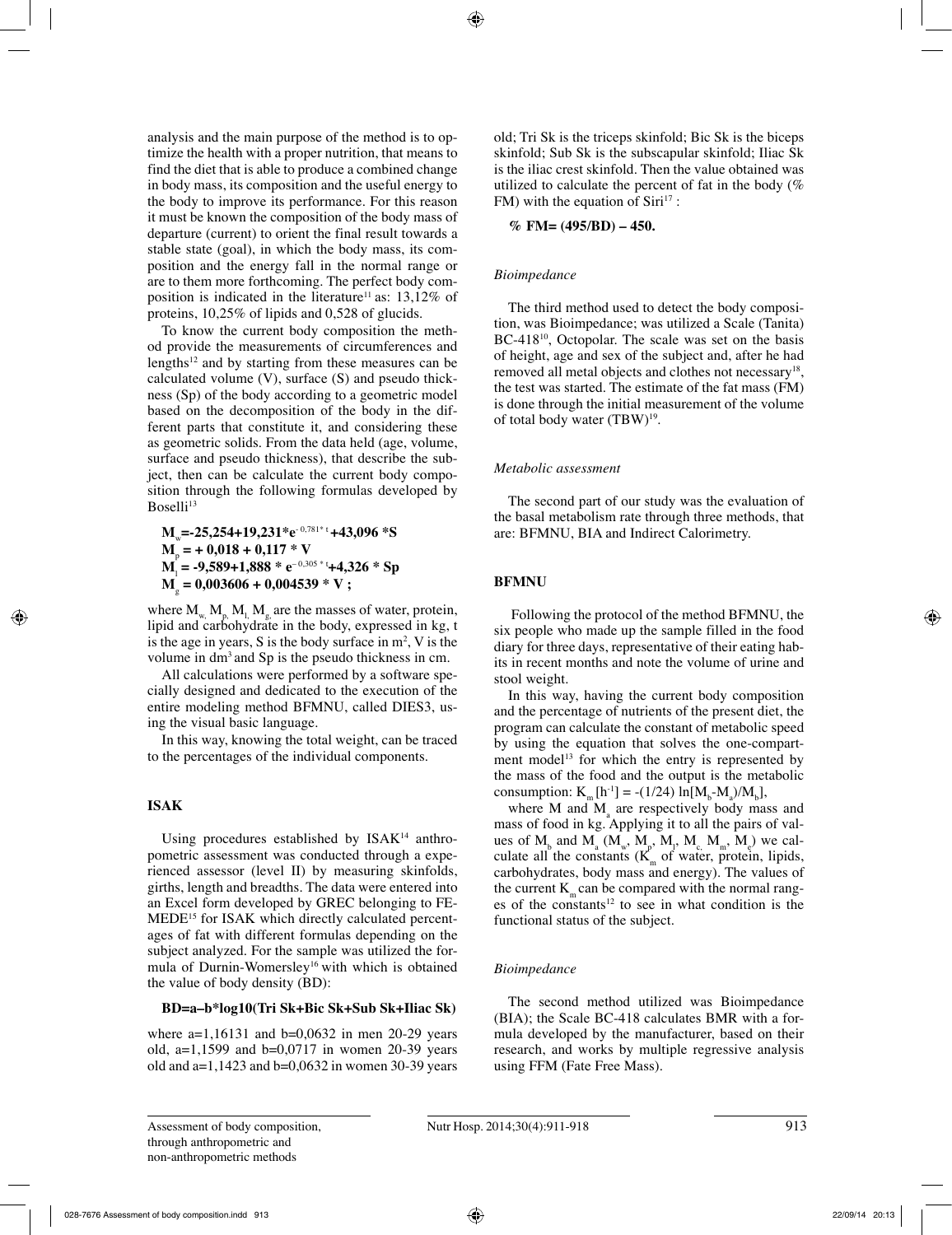### *Indirect Calorimetry*

The third method was Indirect Calorimetry; it was used a Calorimeter, FITMATE (COSMED) that measures the Oxygen Consumption  $(VO_2)$  and calculates Resting Metabolic Rate (RMR).

Measurement were performed at least four hours after eating and tests were carried out with the subject lying in rest conditions with multi-purpose silicone mask.

To calculate resting metabolic rate from measured oxygen consumption Fitmate, uses the abbreviated version of the Weir Equation<sup>20</sup>

# **RMR=**  $[(3.941)(\text{ VO}_2) + (1.106)(\text{ VO}_2)(\text{RQ})]$

where  $RG=0.85$ .

# **Results**

It has been calculated the BMI (BMI=weight(kg)/ height<sup>2</sup> $(m<sup>2</sup>)$ ) and results reflected that, according to the reference values recommended by the World Health Organization<sup>1</sup>, 75% of the studied subjects are normal weight, 12,5% are underweight and 12,5% are overweight. In particular  $16,67\%$  of women are under-

| Table I                                                   |
|-----------------------------------------------------------|
| Values of mass of lipids (kg) and of percentage of lipids |
| <i>in the subjects.</i>                                   |

| <b>BFMNU</b> |                   |        |      |      |              |  |  |
|--------------|-------------------|--------|------|------|--------------|--|--|
|              | BMI=18,5 BMI=24,9 |        |      |      |              |  |  |
| n            | Kg L              | $\%$ L | Kg L | Kg L |              |  |  |
| 1            | 7,6               | 12,28  | 5,41 | 7,3  | >            |  |  |
| 2            | 6,04              | 12,26  | 4,42 | 5,94 | $\geq$       |  |  |
| 3            | 7,62              | 12,92  | 4,6  | 6,2  | $\geq$       |  |  |
| 4            | 6,69              | 11,73  | 4,81 | 6,46 | $\geq$       |  |  |
| 5            | 6,69              | 11,52  | 5,54 | 7,46 | $\vee$       |  |  |
| 6            | 5,47              | 11,46  | 4,97 | 6,69 | $\vee$       |  |  |
| 7            | 6,65              | 12,17  | 4,91 | 6,62 | >            |  |  |
| 8            | 7,73              | 11,89  | 5,39 | 7,26 | >            |  |  |
| 9            | 8,4               | 11,77  | 5,86 | 7,89 | $\geq$       |  |  |
| 10           | 5,96              | 10,87  | 5,35 | 7,21 | $\checkmark$ |  |  |
| 11           | 6,66              | 10,98  | 5,61 | 7,57 | $\vee$       |  |  |
| 12           | 5,78              | 11,33  | 5,52 | 7,44 | $\vee$       |  |  |
| 13           | 8,64              | 12,4   | 5,67 | 7,64 | >            |  |  |
| 14           | 9,01              | 12,14  | 5,94 | 8    | $\geq$       |  |  |
| 15           | 8,95              | 13,19  | 4,89 | 6,58 | $\geq$       |  |  |
| 16           | 10,28             | 12,56  | 5,29 | 7,12 | $\geq$       |  |  |

Where:  $\vee$  = values that fall within the normal range;  $>$  = values higher than the normal; < : values slower than the normal

weight, while 66,67 and 16,67% are normal weight, and overweight, respectively.

According to the BFMNU method, the mass of lipids of the body and the corresponding percentage relative to the actual total body mass demonstrated that all the subject have values higher than 10,25 % of lipids which is the percentage consider to be perfect<sup>11</sup>. However, it is important to consider the weight corresponding to the normal range of BMI (18,5-24,9) and to calculate the 10,25 % of the minimum and maximum weight, to see how many lipids the subject may have to be normal weight; so it has been found for each subjects a range of normal values of mass of lipids. According to this second criterion it can be said that 68,75 % of the subjects have values of body lipids higher than the normal values and 31,25 % of the sample have values that fall within the normal range, in particular amongst them 40 % are underweight (subjects n 6 and 12) and 60 % are normal weight (subjects n 5, 10 and 11).

It has been made de same with the mass of protein and has been found that all the subject have less than 13,12 % of protein that is the percentage consider to be perfect<sup>11</sup>; but by considering the weight corresponding to the normal range of BMI and by calculating the 13,12 % of it, it has been found that 68,75 % of the sample falls into the range of normal values of mass of protein, 18,75 % have lower values than normal (amongst them  $66.66\%$  is underweight and 33% is normal weight) and 12,50% have higher values than the normal range (amongst them 100 % is overweight).

Finally, repeating the same reasoning with the mass of water it has been seen that in terms of percentage of water, relative to the actual total body mass, 87,5% of the subjects have values lower than 76,10 % and 12,50 % have values higher than 76,10%, that is the percentage consider to be perfect<sup>11</sup>. According to the range of normality it has been found that 75 % have values included in this range, 12,25% have low values (subjects n 6 who is normal weight and n 12 who is underweight) and 12,25% have high values (subjects n 15 and 16 who are both overweight).

Then the results obtained have been compared with BMI of each subject to see from where comes the condition of their normal weight, overweight or underweight and it has been found that: both subjects who are underweight have lower values of protein and water mass than that which would allow them to be normal weight; both subjects who are overweight have all the components higher than the normal; with regard to the condition of normal weight this derives from normal values of lipids, proteins and water in 25 % of them (subjects n 5 and 11) (Table II).

Through anthropometric measurements obtained with the method ISAK and through the formula of  $Siri<sup>17</sup>$ , it has been calculated the percentage of fat mass; comparing it with the reference values<sup>21</sup>, it can be said that 68,75 % of them have healthy percentage of body fat, 25 % have high percentage of body fat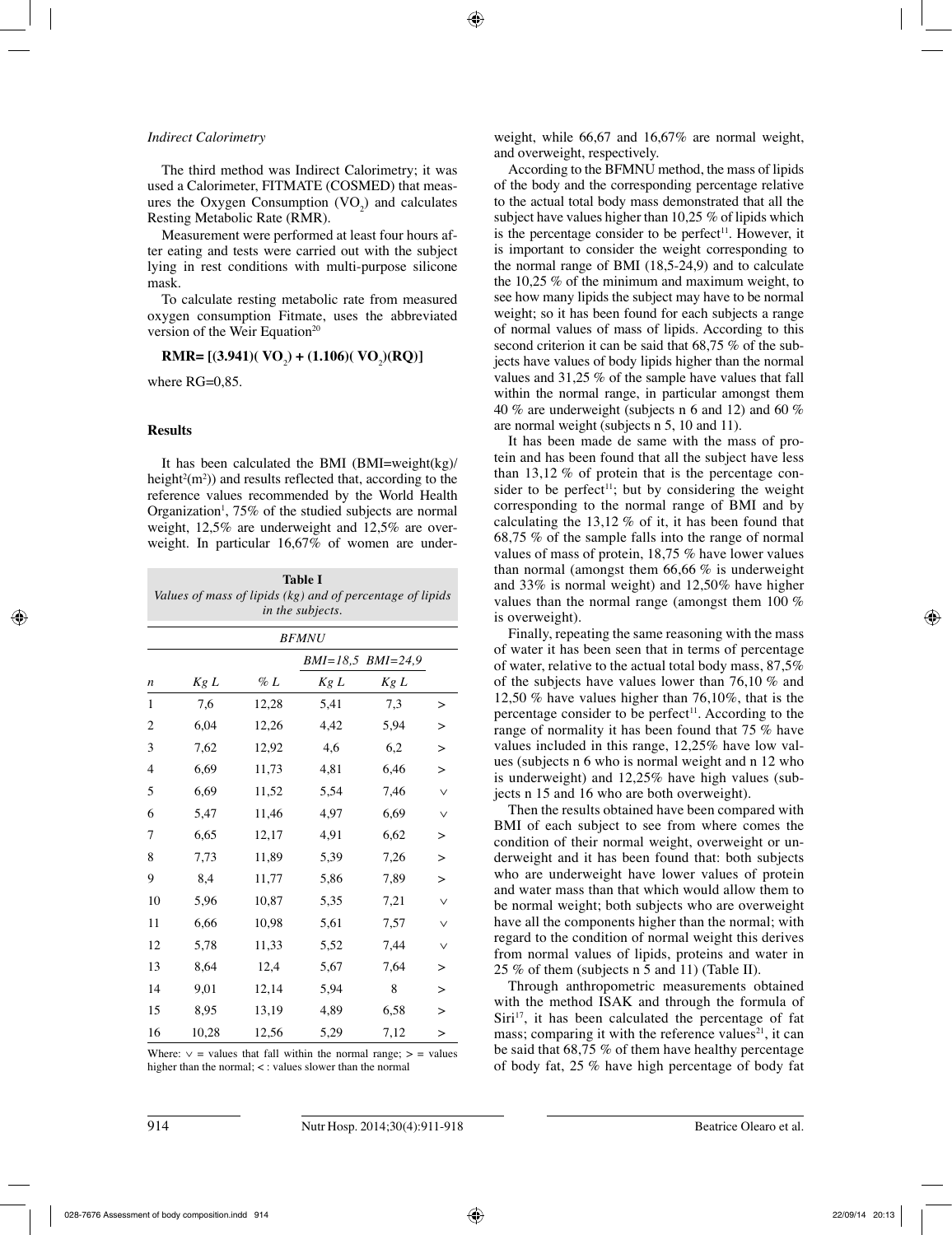| <b>Table II</b><br>Current situation of each subject according<br>to BFMNU method |              |               |              |                  |        |  |  |  |  |
|-----------------------------------------------------------------------------------|--------------|---------------|--------------|------------------|--------|--|--|--|--|
|                                                                                   | <b>BFMNU</b> |               |              |                  |        |  |  |  |  |
| $\boldsymbol{n}$                                                                  | BMI          | <b>State</b>  | L            | $\boldsymbol{P}$ | $H_2O$ |  |  |  |  |
| 1                                                                                 | 21,7         | Normal weight | >            | ∨                | ν      |  |  |  |  |
| $\overline{c}$                                                                    | 21,2         | Normal weight | $\geq$       | $\vee$           | $\vee$ |  |  |  |  |
| 3                                                                                 | 24,2         | Normal weight | ⋗            | $\vee$           | $\vee$ |  |  |  |  |
| $\overline{4}$                                                                    | 22,6         | Normal weight | >            | $\vee$           | $\vee$ |  |  |  |  |
| 5                                                                                 | 19,8         | Normal weight |              | $\checkmark$     | $\vee$ |  |  |  |  |
| 6                                                                                 | 18,2         | Underweight   | $\checkmark$ | ≺                | ≺      |  |  |  |  |
| 7                                                                                 | 21,1         | Normal weight | $\mathbf{r}$ | $\vee$           | $\vee$ |  |  |  |  |
| 8                                                                                 | 22,9         | Normal weight | ⋗            | $\vee$           | $\vee$ |  |  |  |  |
| 9                                                                                 | 23,1         | Normal weight | >            | $\vee$           | $\vee$ |  |  |  |  |
| 10                                                                                | 19,5         | Normal weight | $\checkmark$ | ≺                | $\vee$ |  |  |  |  |
| 11                                                                                | 20,3         | Normal weight | $\vee$       | $\vee$           | $\vee$ |  |  |  |  |
| 12                                                                                | 18,4         | Underweight   | $\vee$       | ≺                | ≺      |  |  |  |  |
| 13                                                                                | 23,3         | Normal weight | $\geq$       | $\vee$           | $\vee$ |  |  |  |  |
| 14                                                                                | 23,7         | Normal weight | ⋗            | $\vee$           | $\vee$ |  |  |  |  |
| 15                                                                                | 26,4         | Overweight    | >            | >                | $\geq$ |  |  |  |  |
| 16                                                                                | 29,3         | Overweight    | ↘            | >                | $\geq$ |  |  |  |  |

Where:  $\vee$  = values that fall within the normal range; > = values higher than the normal; <: values slower than the normal.

| Table III<br>Comparison between results obtained with<br>the three methods |              |        |        |  |  |  |  |
|----------------------------------------------------------------------------|--------------|--------|--------|--|--|--|--|
| <b>FAT</b>                                                                 | <i>BFMNU</i> | ISAK   | BIA    |  |  |  |  |
| Low                                                                        | $0\%$        | 6.25%  | 15,38% |  |  |  |  |
| Normal                                                                     | 31.25%       | 68.75% | 76.92% |  |  |  |  |
| High                                                                       | 68,75%       | 25%    | 7.69%  |  |  |  |  |

and 6,25 % have low percentage. The average of percentage of fat mass is 17,57% in men and 29,32% in women. Comparing these results with those obtained by the classification according to BMI it result that 83,33 % of subjects that are normal weight for the BMI have also healthy percentage of body fat, but 16,66 % of them have high percentage of body fat; 50 % of subjects that are underweight for the BMI have healthy value of percentage of fat and the other 50 % have low values; 100 % of subjects that are overweight for the value of BMI have also high values of body fat.

Through the BIA analysis and considering the same reference value<sup>21</sup> it was found that 76,92 % of the sample have healthy body fat, 15,28 % have low values of body fat and 7,69 % have high values of body fat.

The comparison between the results obtained through the BIA analysis and that obtained by the ISAK method, shows that, despite the reference values are the same, the percentage of body fat with the two methods are different and the one obtained with the method of skinfold thickness is on average 4% higher than that obtained with BIA.

Summarizing the data obtained with the three methods as regards the percentage of fat (Table III) It can be seen that the data obtained through the three methods are different. Focusing on subject n 16, who is considered to have a high percentage of fat for all the three methods, it has been found that the excess of fat is of 3,83% according to BFMNU method, 3,82% according to ISAK method and 4,6% according to BIA analysis.

The study of basal metabolism in subject 11, 12, 13, 14, 15 and 16, gives different results (reported in Table IV) depending on the method used. According to all the three methods the subjects n 15 and 16, who are overweight, have a current caloric intake that is greater than the basal metabolism, while the subject n 11, despite is normal weight, has a current intake that is lower than the energy requirement and this could be explained by the fact that has a Km, found through BFMNU method, lower than the normal values. The basal metabolism of subjects n 12, 13 and 14 found through Indirect Calorimetry, BIA and Equation of Harris and Benedict is lower than that obtained through BFMNU method.

Focusing on the results obtained on subject n 12 through BFMNU method it can be said that he is underweight because the current intake of calories is lower than the energy requirement for basal and physical activity; according to the BFMNU method the subjects 13 and 14 are normal weight because have a current energy intake that satisfies their energy requirement and despite the caloric intake is slightly higher than the sum of calories required for basal metabolism and physical activity they are normal weight because have a constant metabolic speed relative to the energy (Km energy) higher than the normal values.

The BFMNU method also allows to know the constant metabolic speed of each nutrient: for example the subjects n 16 has a metabolism that works well so the overweight is due to a high ingest of foods, greater than the actual need; the subject n 12 who has a Km of lipids that is normal and Km of proteins and water that are greater than the normal has a body composition that is characterized by normal values of lipids, but low in protein and water (Table V). Comparing the results obtained with Indirect Calorimetry with that obtained through the equation of Harris-Benedict it has been found that there is not a perfect congruence: predictability ranges from 91 % to 121 %.

From our study does not appear to be a correlation between the basal metabolism, found by the consumption of oxygen, and the amount of fat mass or mass free of fat in the body.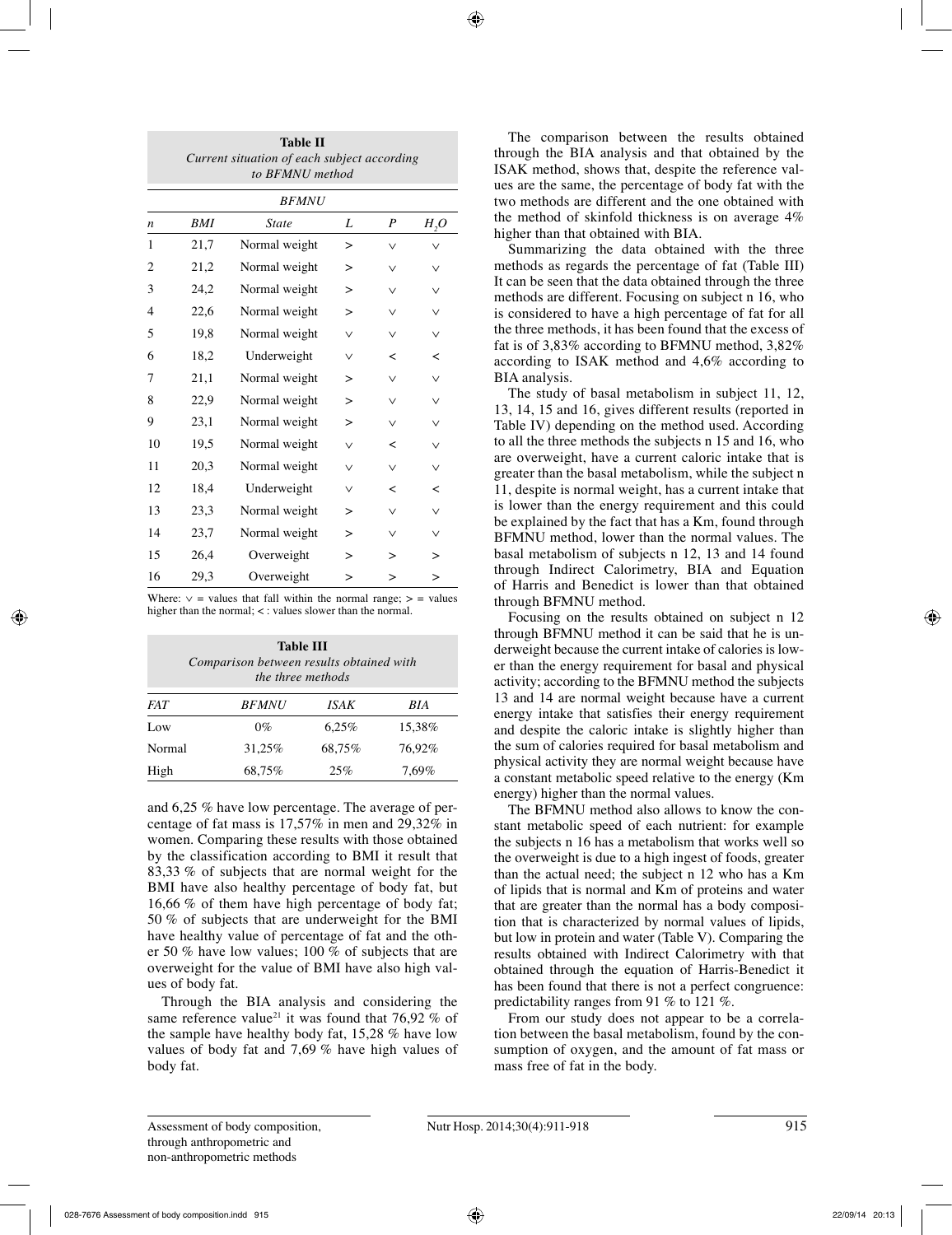**Table IV** *Metabolism of the subjects found through different methods, current caloric intake and current state*

|                  | Basal metabolism (Kcal) |           |                         |      |                       |                                               |                          |               |
|------------------|-------------------------|-----------|-------------------------|------|-----------------------|-----------------------------------------------|--------------------------|---------------|
| $\boldsymbol{n}$ | <b>BFMNU</b>            | Km energy | Indirect<br>Calorimetry | BIA  | Equation H.<br>and B. | <i>Energy for</i><br><i>physical activity</i> | Current intake<br>(Kcal) | <b>State</b>  |
| 11               | 1356                    | ≺         | 1392                    | 1435 | 1436                  | 64                                            | 1160                     | Normal weight |
| 12               | 1937                    | $\vee$    | 1326                    | 1341 | 1374                  | 163                                           | 1811                     | Underweight   |
| 13               | 2626                    | $\geq$    | 1955                    | 1775 | 1728                  | 304                                           | 2959                     | Normal weight |
| 14               | 2689                    | $\geq$    | 2133                    | 1918 | 1803                  | 411                                           | 3136                     | Normal weight |
| 15               | 1447                    | $\vee$    | 1379                    | 1439 | 1503                  | 153                                           | 1869                     | Overweight    |
| 16               | 1755                    | $\vee$    | 1976                    | 1612 | 1643                  | 245                                           | 2233                     | Overweight    |

| <b>Table V</b><br>Comparison between constant metabolic speed and current body composition. |              |           |              |        |               |                       |               |
|---------------------------------------------------------------------------------------------|--------------|-----------|--------------|--------|---------------|-----------------------|---------------|
| n                                                                                           | $K$ l<br>m   | $K_{m} p$ | Km w         | Body L | <b>Body</b> P | Body H <sub>2</sub> 0 | <i>State</i>  |
| 11                                                                                          | ≺            | $\geq$    | >            | $\vee$ | $\vee$        | $\vee$                | Normal weight |
| 12                                                                                          | $\vee$       | >         | >            | $\vee$ | <             | ≺                     | Underweight   |
| 13                                                                                          | $\vee$       | >         | >            | >      | $\vee$        | $\vee$                | Normal weight |
| 14                                                                                          | >            | >         | $\checkmark$ | >      | $\vee$        | $\vee$                | Normal weight |
| 15                                                                                          | ≺            | ➢         | >            | >      | >             | >                     | Overweight    |
| 16                                                                                          | $\checkmark$ | $\vee$    | $\checkmark$ |        |               |                       | Overweight    |

# **Discussion**

The values of BMI reflect that 75% of students are normal weight; this percentage is slightly lower than the  $76,9\%$  obtained by Mendonça<sup>23</sup>, and greater than the one observed by Rebato<sup>24</sup>, that was 60 %. The percentage of underweight and overweight in women of our sample is higher than the one obtained in the study of Martínez<sup>25</sup>

As regard the study of the body composition the average of percentage of fat mass obtained through ISAK method (17,57% in men and 29,32% in women) is a little greater than that obtained by Martínez<sup>25</sup>, that were 16.5 % in men and 27.2 % in women of the University Alfonso X el Sabio of Madrid, and lower than that obtained in the study of Mendonça<sup>23</sup>, that were 26,8 % in men and 29,9 % in women. The comparison between the values of body fat, obtained through ISAK, and the values of BMI shows that there is a little correlation between BMI and fat percentage in contrast to what have found Moreno-Romero<sup>26</sup>, but it is true that BMI is not sufficient to obtain information about the current status of the subject because it does not provide information on body composition $12$ ; in fact subject n 6, that is underweight for the BMI, has healthy percentage of body fat.

Our study reflects that there is a correlation between body fat assessed by bioelectrical impedance and that assessed by the sum of the skinfold thicknesses, but

this isn't so strong like that found by  $Diniz^{27}$ . In particular through the method ISAK and BIA has been obtained a similar value of percentage of people who have normal fat, in agreement with previous studies<sup>28</sup>, but different percentage of people who have low or high body fat, this could be because the BIA is said to be imprecise in case of underweight and overweight. With BFMNU method we have obtained a different percentage of people with normal fat because the reference values are not the same of that used by ISAK and BIA; nevertheless the excess of body fat found in subject n 6 is the same according to BFMNU and ISAK while that obtained through BIA is a little different and this could be because it is a non anthropometric method, while the other are anthropometric.

The fact that the data obtained through the different methods are not directly comparable, because they are based on different principles and assumptions and intervals of normality of fat mass are not the same, doesn't allow to draw, within the studied population, general conclusions that are valid for all methods; this is limiting to perform comparative studies and it should be find an agreement between the promoters of different methods to use the same reference values.

It can't be said with certainty which of these reference values are more correct to consider, however, the ones obtained from autopsy samples are probably the most real; a limitation of these reference values is the fact that they are single values and not reference inter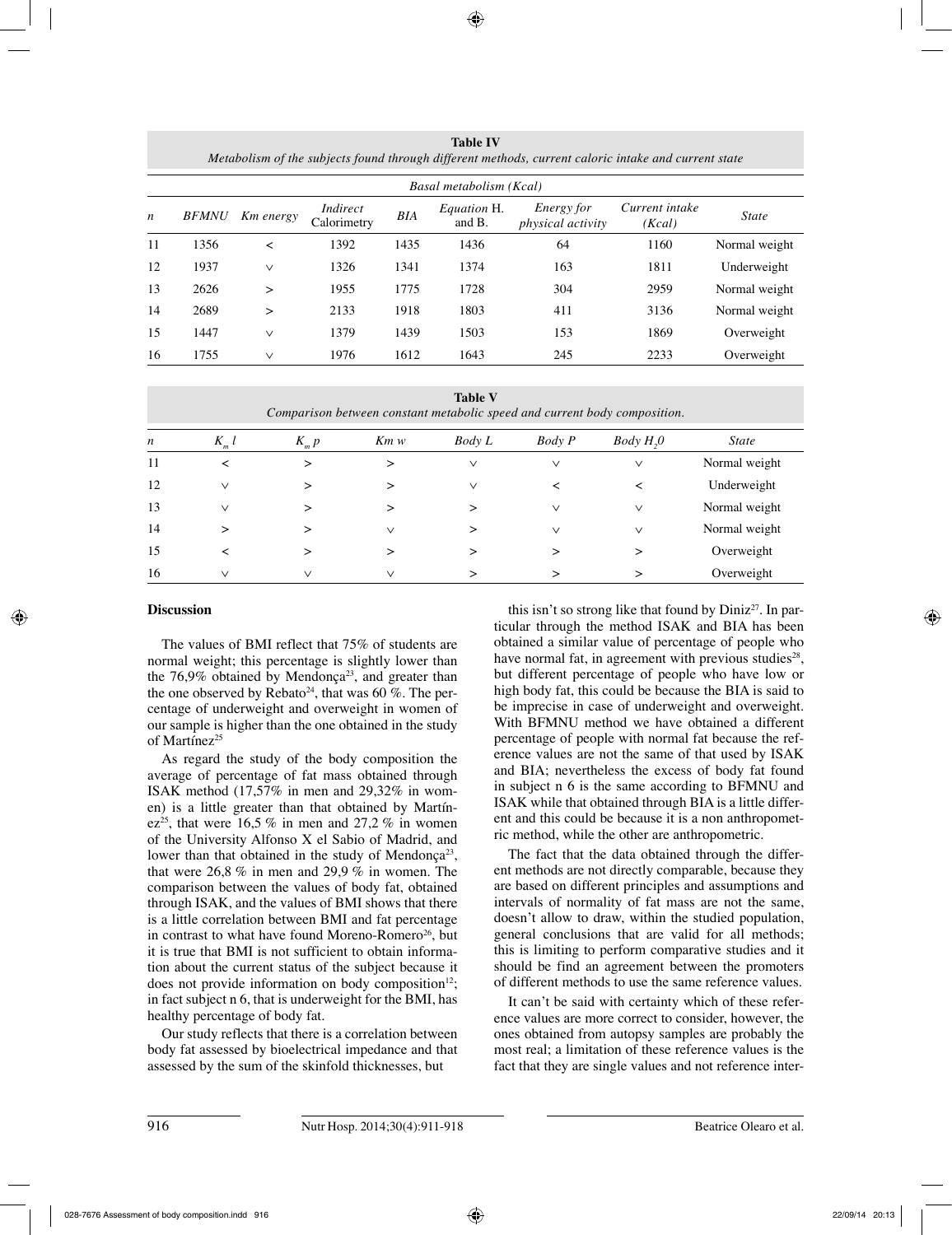vals, so even small deviations from the ideal value are considered significant. Furthermore, as fat accumulates predominantly in adipose tissue, but if present in excess can enter cells and cause loss of functionality, it would be reasonable to consider lower values as the most appropriate.

To see if, in spite of the principles on which they are based are different, the methods give the same results, could be performed a study on a population before and after a diet to find out if the change, in terms of percentage of reduction in fat mass, is the same for all the methods.

From our study result the importance of considering not only fat mass, but the whole body composition to have a complete picture of the subject and in particular the BFMNU method is the one that gives more information and allows to better understand the current body composition.

Regarding the methods available to investigate the basal metabolic rate we have found that Indirect Calorimetry and the equations that calculate it from a few parameters are not able to estimate it correctly and often give results that are contradictory and no probable. In contrast BFMNU method allows us to thoroughly investigate the metabolism and to understand with which constants of metabolic speed the body is working and this is important to detect if the state of underweight or overweight of the subject is due to an altered metabolism or an inadequate or excessive nutrition. In particular the importance of the study of the constants of metabolic speed is highlighted by the fact that from our study it is evident that there is not a direct correlation between dietary energy and body mass instead there is a correlation with the constants of metabolic speed.

From our study does not appear to be a correlation between the basal metabolism, found by the consumption of oxygen, and the fat mass or the fat free mass, in contrast to previous studies that had found an inverse relationship between basal metabolic rate and body  $fat^{29}$  and a direct relationship<sup>10</sup> between the basal metabolism and the fat free mass.

This study is a preliminary one and the results obtained reflect that additional studies are needed; a future perspective would be to develop the diet for the six subjects on which the metabolic study was carried out and monitor over time the changes in their body composition and functional state with the purpose of obtaining further information.

# **Bibliography**

- 1. World Health Organization, WHO (2010). 10 datos sobre obesidad.http://www.who.int/features/factfiles/obesity/facts/es/ index.html. 20-01-2014.
- 2. Bonevski B, Guillaumier A, Paul C and Walsh R. The vocational education setting for health promotion: a survey of students' health risk behaviours and preferences for help. *Health Promot J Austr.* 2013, 24, 185-91.
- 3. Kalichman L, Livshits G, Kobyliansky E. Association between somatotypes and blood pressure in an adult chuvasha population. *Ann Hum Biol.* 2004, 31, 466-76.
- 4. Chopra M, Galbraith S and Darnton-Hill I. A global response to a global problem: the epidemic of over nutrition. *Bull World Health Organ.* 2002, 80, 952-958.
- 5. Arroyo Izaga M, Rocandio Pablo AM, Ansotegui Alday L, Pascual Apalauza E, Salces Beti I, Rebato Ochoa E. Calidad de dieta, sobrepeso y obesidad en estudiantes universitarios. *Nutr Hosp.* 2006, 21, 179-203.
- 6. Gonzales E, Palmeros C, Villanueva J, Torres B, Pilar M, et al. Prevalencia de síndrome metabólico y su asociación con el índice de masa corporal en universitarios. *Med Clin.* 2007, 129, 766-769.
- 7. Consejo de Coordinación Universitaria. Ministerio de Educación y Ciencia. Datos y Cifras del Sistema Universitario. Curso 2012-2013. Ed. Secretaría General Técnica. Subdirección General de Información y Publicaciones; 2012.
- 8. Mendonça RC, Sospedra I, Sanchis I, Mañez J and Soriano JM. Comparación del somatotipo, evaluación nutricional eingesta alimentaria entre estudiantes universitario deportistas y sedentarios. *Med Clin.* 2012, 139, 54-60.
- 9. Ley 41/2002, de 14 de Nov, básica reguladora de la autonomía del paciente y de derechos y obligaciones en materia de información y documentación clínica. BOE n° 274; 2002. p. 40126- 32.
- 10. Tanita, Body Composition Analyzer (BC-418). *Instruction Manual.* 2002, 41.
- Mitchel HH et al. Further studies on the gross composition and mineral elements of the adult human body. *Biol. Chem.* 1945, 158, 628.
- 12. Boselli PM. Fenomenologia della nutrizione. 2011. Raffaello Cortina Editore. Milano.
- 13. Boselli PM. Biologia-Fisiologia Modellistica della nutrizione umana. 2004. Edi Ermes. Milano.
- 14. Marfell-Jones M, Olds T, Stewart A, Carter L (2006). International standards forr anthropometric assessment. ISAK, Potchefstroom (South Africa).
- 15. Esparza F. Manual de cineantropometría. Monografías Femed. 1993.
- 16. Durnin J and Womersley J. Body fat assessed from total body density and its estimation from skinfold thicknesses. Measurements on 481 men and women aged 16 to 72 years. *Br. J. Nutr.* 1974, 32, 77-97.
- 17. Siri WE. Body composition from fluid spaces and density: analysis of methods. En: Techniques for measuring body composition. Eds. Brozeck J y Henschel A. *National Academy of Sciences, Washington DC.* 1961, pp. 223-244.
- 18. De Girolami DH. Fundamentos de valoración nutricional y composición corporal. Buenos Aires: Editorial El Ateneo; 2004.
- 19. Kyle UG, Bosaeus I, De Lorenzo AD, Deurenberg P, Elia M, Gomez JM, Heitman BL et al. Bioelectrical impedance analysis-part II: utilization in clinical practice. *Clin. Nutr.* 2004, 23, 1430-1453.
- 20. Weir, J.B. New methods for calculating metabolic rate with special reference to protein metabolism. *J Physiol.* 1948, 109, 1-9.
- 21. Gallagher D, Heymsfield SB, Heo M, Jebb SA, Murgatroyd PR and Sakamoto Y. Healty percentage body fat ranges:an approach for developing guidelines based on body mass index. *Am J Clin Nutr.* 2000, 72, 694-701.
- 22. Harris J. Arthur and Benedict Francis G. A Biometric Study of Basal Metabolism in Man. Washington, DC: Carnegie Institution, 1919.
- 23. Mendonça RC, Sospedra I, Sanchis I, Mañez J and Soriano JM. Comparación del somatotipo, evaluación nutricional eingesta alimentaria entre estudiantes universitario deportistas y sedentarios. *Med Clin.* 2012, 139, 54-60.
- 24. Rebato E, Salces I, Muñoz MJ, Fernàndez J, Herrera H, Arroyo M et al. Diferencias sexuales en la cantidad y distribución de grasa corporal en universitarios de la Comunidad AutónomaVasca. *Zainak.* 2005, 27, 279-88.